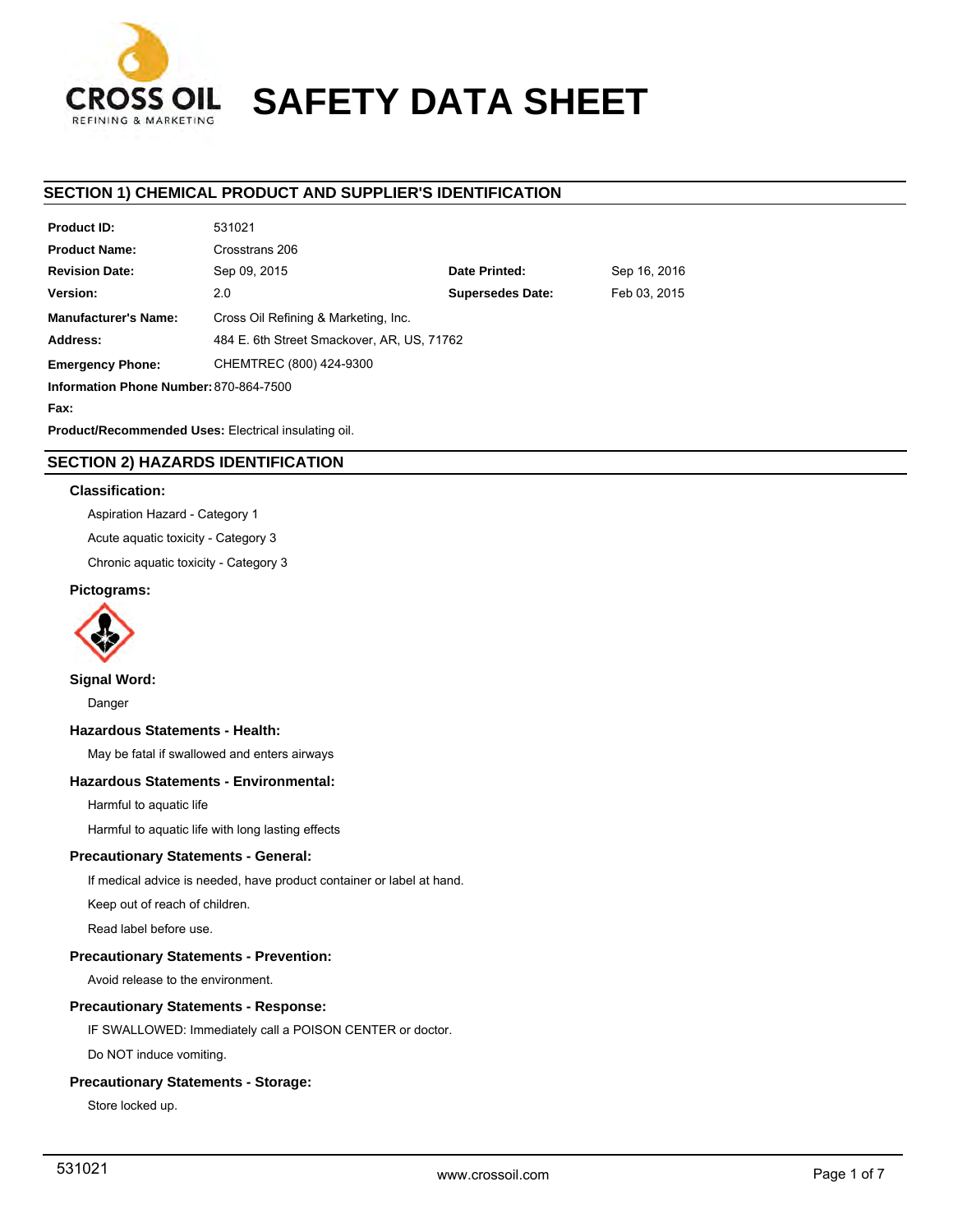#### **Precautionary Statements - Disposal:**

Dispose of contents/container to disposal recycling center. Under RCRA it is the responsibility of the user of the product to determine at the time of disposal whether the product meets RCRA criteria for hazardous waste. Waste management should be in full compliance with federal, state and local laws.

## **SECTION 3) COMPOSITION / INFORMATION ON INGREDIENTS**

| <b>CAS</b>                                                                                                                          | <b>Chemical Name</b>                                                               | % By Weight    |  |  |  |
|-------------------------------------------------------------------------------------------------------------------------------------|------------------------------------------------------------------------------------|----------------|--|--|--|
| 0064742-53-6                                                                                                                        | MINERAL OIL, PETROLEUM DISTILLATES, HYDROTREATED (MILD) LIGHT<br><b>NAPHTHENIC</b> | 77% - 100%     |  |  |  |
| 0000128-39-2                                                                                                                        | 2.6-DI-T-BUTYLPHENOL                                                               | $0.0\%$ - 0.3% |  |  |  |
| Specific chemical identity and/or exact percentage (concentration) of the composition has been withheld to protect confidentiality. |                                                                                    |                |  |  |  |

## **SECTION 4) FIRST-AID MEASURES**

#### **Inhalation:**

Remove source of exposure or move person to fresh air and keep comfortable for breathing. Get medical advice/attention if you feel unwell or are concerned.

#### **Skin Contact:**

Rinse/wash with lukewarm, gently flowing water and mild soap for 5 minutes or until product is removed. If skin irritation occurs or you feel unwell: Get medical advice/attention.

#### **Eye Contact:**

Rinse eyes cautiously with lukewarm, gently flowing water for several minutes, while holding the eyelids open. Remove contact lenses, if present and easy to do. Continue rinsing for a duration of 15-20 minutes. Take care not to rinse contaminated water into the unaffected eye or onto the face. If eye irritation persists: Get medical advice/attention.

#### **Ingestion:**

Immediately call a POISON CENTER/doctor. Do NOT induce vomiting. If vomiting occurs naturally, lie on your side, in the recovery position.

If more than several mouthfuls have been swallowed, give two glasses of water (16 Oz.).

#### **Notes:**

High velocity injection of grease under the skin may result in serious injury. If left untreated, the affected area is subject to infection, disfigurement, lack of blood circulation and may require amputation. When dispensed by high-pressure equipment, this material can easily penetrate the skin and leave a bloodless puncture wound. Material injected into a finger can be deposited into the palm of the hand and in rare occasions up to the elbow. Within 24 to 48 hours the patient may experience swelling, discoloration, and throbbing pain in the affected area. Immediate treatment by a surgical specialist is recommended.

## **SECTION 5) FIRE-FIGHTING MEASURES**

#### **Suitable Extinguishing Media:**

Dry chemical, foam, carbon dioxide, water spray or fog is recommended. Water spray is recommended to cool or protect exposed materials or structures. Carbon dioxide can displace oxygen. Use caution when applying carbon dioxide in confined spaces. Simultaneous use of foam and water on the same surface is to be avoided as water destroys the foam.Water or foam may cause frothing.If leak or spill has not ignited, use water spray to cool the containers and to provide protection for personnel attempting to stop the leak.

#### **Unsuitable Extinguishing Media:**

Do not use water in a jet.

#### **Specific Hazards in Case of Fire:**

Hazardous combustion products may include: Toxic levels of carbon monoxide, carbon dioxide, irritating aldehydes and ketones.

#### **Fire-fighting Procedures:**

Isolate immediate hazard area and keep unauthorized personnel out. Stop spill/release if it can be done safely. Move undamaged containers from immediate hazard area if it can be done safely. Water spray may be useful in minimizing or dispersing vapors and to protect personnel.

Dispose of fire debris and contaminated extinguishing water in accordance with official regulations.

#### **Special Protective Actions:**

Wear protective pressure self-contained breathing apparatus (SCBA) and full turnout gear.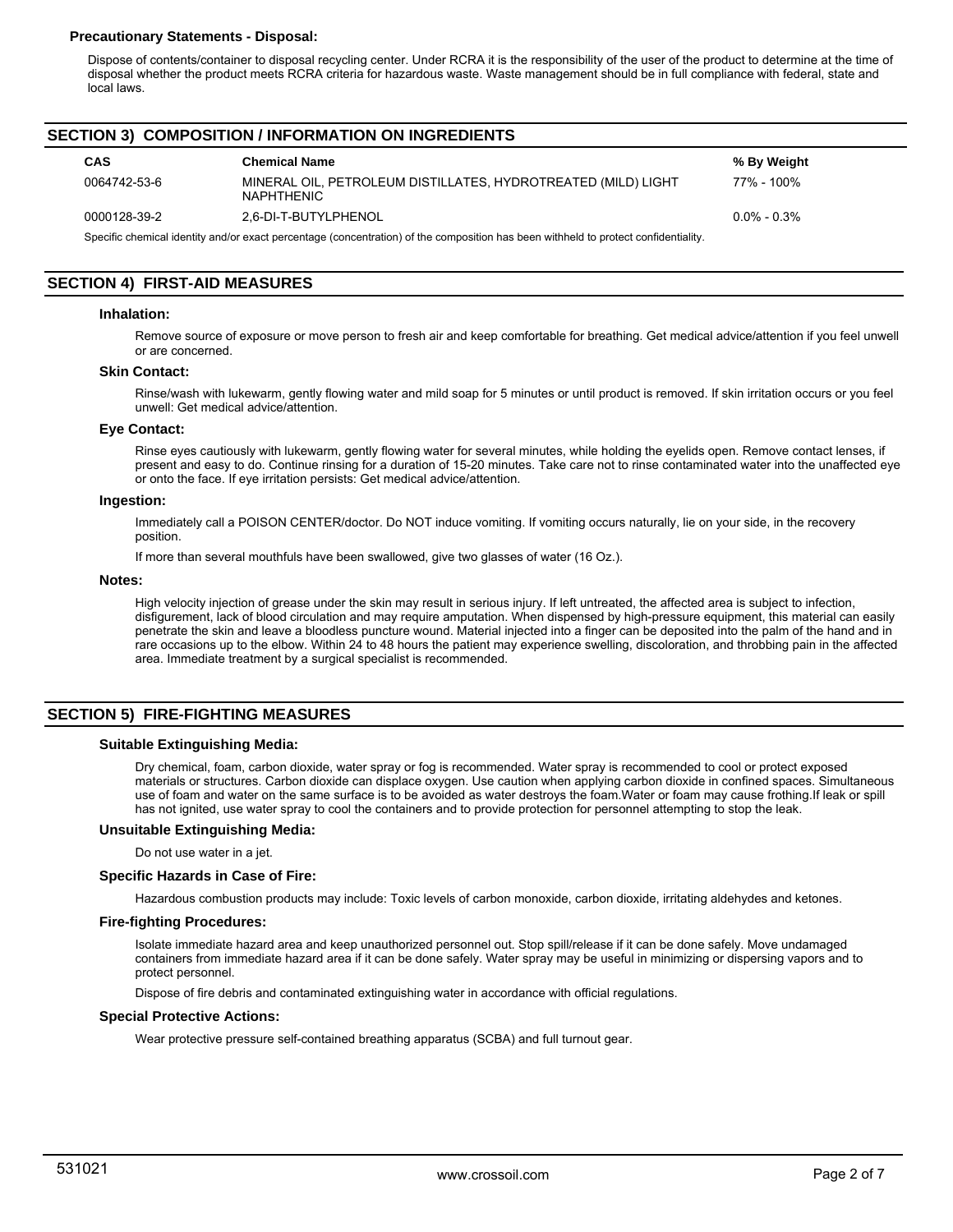#### **Emergency Procedure:**

Immediately turn off or isolate any source of ignition. Keep unnecessary people away; isolate hazard area and deny entry. Do not touch or walk through spilled material. Clean up immediately. Contain spill. Wipe up or add suitable absorbent, non-combustible, inert material such as sand. sawdust. etc. to spill area and shovel into appropiate container for disposal. Local authorities should be advised immediately if required or if significant spillages cannot be contained.

Ventilate area.

#### **Recommended equipment:**

Positive pressure, full-facepiece self-contained breathing apparatus (SCBA), or positive pressure supplied air respirator with escape SCBA (NIOSH approved).

#### **Personal Precautions:**

Avoid breathing vapor or mist. Avoid contact with skin,eye or clothing. Do not touch damaged containers or spilled materials unless wearing appropriate protective clothing.

Will not produce vapors unless heated to temperatures of ~300 °F.

#### **Environmental Precautions:**

Prevent further leakage or spillage if safe to do so. Do not let product enter drains/surface waters/ groundwater. Retain and dispose of contaminated wash water.

## **SECTION 7) HANDLING AND STORAGE**

#### **General:**

Wash hands after use. Do not get in eyes, on skin or on clothing. Do not breathe vapors or mists. Use good personal hygiene practices. Eating, drinking and smoking in work areas is prohibited. Remove contaminated clothing and protective equipment before entering eating areas.

#### **Ventilation Requirements:**

Use only with adequate ventilation to control air contaminants to their exposure limits. The use of local ventilation is recommended to control emissions near the source.

#### **Storage Room Requirements:**

Keep container(s) tightly closed and properly labeled. Store in cool, dry, well-ventilated areas away from heat, direct sunlight and strong oxidizers. Store in approved containers and protect against physical damage. Keep containers securely sealed when not in use. Indoor storage should meet OSHA standards and appropriate fire codes. Containers that have been opened must be carefully resealed to prevent leakage. Empty containers retain residue and may be dangerous.

Minimum feasible handling temperature should be maintained. Periods of exposure to high temperature should be minimized. Water contamination should be avoided.

## **SECTION 8) EXPOSURE CONTROLS/PERSONAL PROTECTION**

#### **Eye protection:**

Wear eye protection with side shields or goggles. Wear indirect-vent, impact and splash resistant goggles when working with liquids.If additional protection is needed for entire face, use in combination with a face shield.

#### **Skin protection:**

Use of gloves approved to relevant standards made from the following materials may provide suitable chemical protection: PVC, neoprene or nitrile rubber gloves. Suitability and durability of a glove is dependent on usage, e.g. frequency and duration of contact, chemical resistance of glove material, glove thickness, dexterity. Always seek advice from glove suppliers. Contaminated gloves should be replaced. Use of an apron and over- boots of chemically impervious materials such as neoprene or nitrile rubber is recommended to avoid skin sensitization.The type of protective equipment must be selected according to the concentration and amount of the dangerous substance at the specific workplace.

Launder soiled clothes or properly disposed of contaminated material, which cannot be decontaminated.

#### **Respiratory protection:**

If engineering controls do not maintain airborne concentrations to a level which is adequate to protect worker, a respiratory protection program that meets or is equivalent to OSHA 29 CFR 1910.134 and ANSI Z88.2 should be followed. Check with respiratory protective equipment suppliers. Where air-filtering respirators are suitable, select an appropriate combination of mask and filter. Select a filter suitable for combined particulate/organic gases and vapours.

Supplied air respiratory protection should be used for cleaning large spills or upon entry into tanks, vessels, or other confined spaces.

#### **Appropriate Engineering Controls:**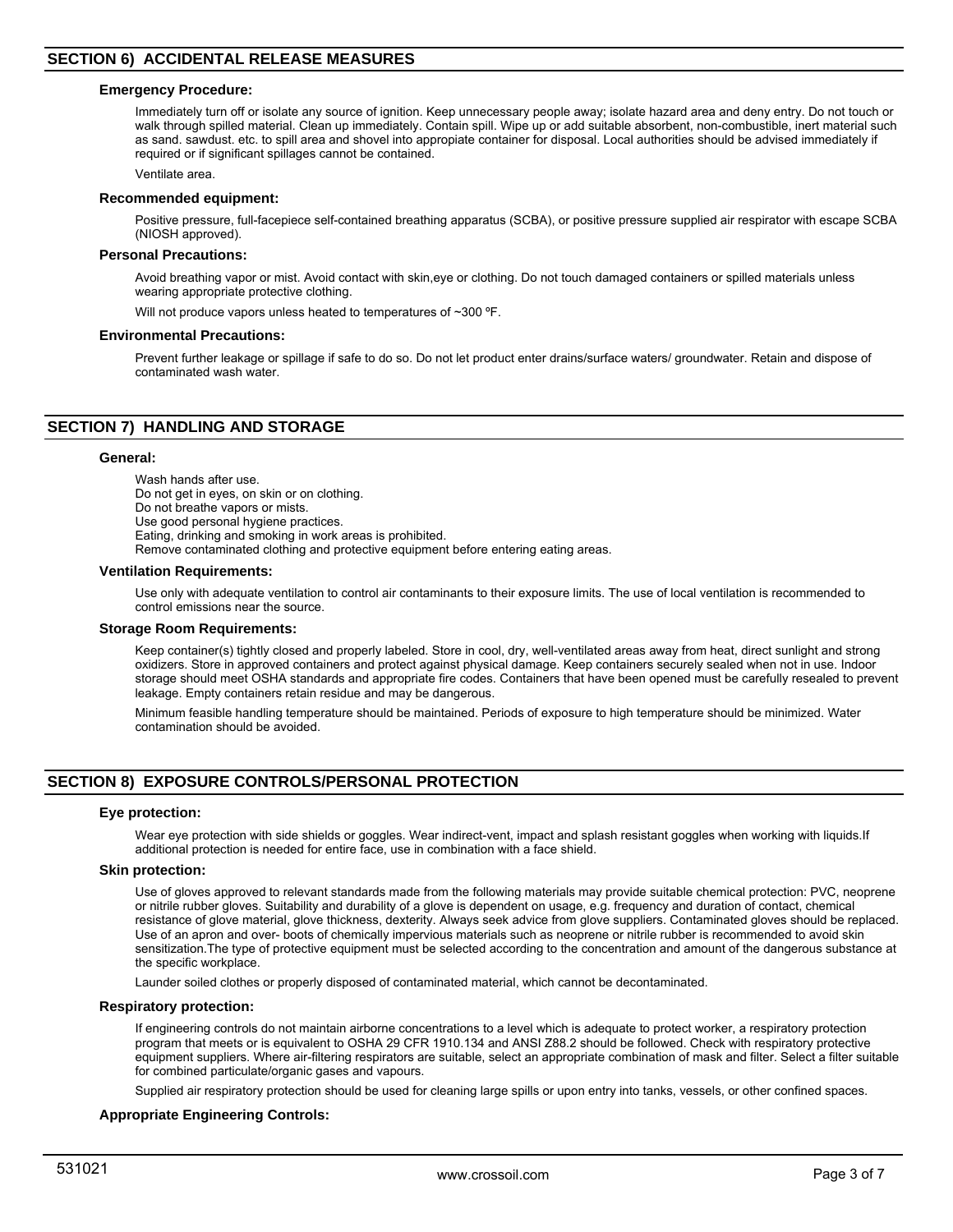Provide exhaust ventilation or other engineering controls to keep the airborne concentrations of vapors below their respective threshold limit value.

| <b>Chemical Name</b>                                                                                         | <b>OSHA</b><br>twa<br>(ppm) | <b>OSHA</b><br>TWA<br>(mg/m3) | <b>OSHA</b><br><b>STEL</b><br>(ppm) | <b>OSHA</b><br><b>STEL</b><br>(mg/m3) | <b>OSHA</b><br>Tables (Z1,<br>Z2, Z3 | <b>OSHA</b><br>Carcinogen | <b>OSHA</b><br><b>Skin</b><br>designation | <b>NIOSH</b><br><b>TWA</b><br>(ppm) | <b>NIOSH</b><br>TWA<br>(mg/m3) | <b>NIOSH</b><br><b>STEL</b><br>(ppm) | <b>NIOSH</b><br>STEL<br>(mg/m3) | <b>NIOSH</b><br>Carcinogen |
|--------------------------------------------------------------------------------------------------------------|-----------------------------|-------------------------------|-------------------------------------|---------------------------------------|--------------------------------------|---------------------------|-------------------------------------------|-------------------------------------|--------------------------------|--------------------------------------|---------------------------------|----------------------------|
| $2.6$ -DI-T-<br><b>BUTYLPHENOL</b>                                                                           |                             |                               |                                     |                                       |                                      |                           |                                           |                                     |                                |                                      |                                 |                            |
| MINERAL OIL,<br>PETROLEUM<br><b>DISTILLATES,</b><br><b>HYDROTREATED</b><br>(MILD) LIGHT<br><b>NAPHTHENIC</b> | 500                         | 2000                          |                                     |                                       |                                      |                           |                                           |                                     |                                |                                      |                                 |                            |

| Chemical Name                                                                                         | <b>ACGIH</b><br><b>TWA</b><br>(ppm) | <b>ACGIH</b><br>TWA<br>(mg/m3) | <b>ACGIH</b><br><b>STEL</b><br>(ppm) | <b>ACGIH</b><br><b>STEL</b><br>(mg/m3) | <b>ACGIH</b><br>Carcinogen | <b>ACGIH</b><br><b>Notations</b> | <b>ACGIH</b><br><b>TLV Basis</b> |
|-------------------------------------------------------------------------------------------------------|-------------------------------------|--------------------------------|--------------------------------------|----------------------------------------|----------------------------|----------------------------------|----------------------------------|
| $2.6-DI-T-$<br><b>BUTYLPHENOL</b>                                                                     |                                     |                                |                                      |                                        |                            |                                  |                                  |
| MINERAL OIL,<br>PETROLEUM<br>DISTILLATES,<br><b>HYDROTREATED</b><br>(MILD) LIGHT<br><b>NAPHTHENIC</b> |                                     |                                |                                      |                                        |                            |                                  |                                  |

## **SECTION 9) PHYSICAL AND CHEMICAL PROPERTIES**

|  |  |  | <b>Physical and Chemical Properties</b> |
|--|--|--|-----------------------------------------|
|--|--|--|-----------------------------------------|

| Density @ 15.6°C                       | 7.432 lb/gal                      |  |  |  |  |
|----------------------------------------|-----------------------------------|--|--|--|--|
| Specific Gravity @ 15.6°C              | 0.891                             |  |  |  |  |
| Appearance                             | Clear; light amber to dark liquid |  |  |  |  |
| Odor Threshold                         | N.A.                              |  |  |  |  |
| Odor Description                       | Mild hydrocarbon odor             |  |  |  |  |
| pH                                     | N.A.                              |  |  |  |  |
| <b>Water Solubility</b>                | Insoluble                         |  |  |  |  |
| Flammability                           | N/A                               |  |  |  |  |
| Flash Point Symbol                     | N.A.                              |  |  |  |  |
| Flash Point, COC                       | 152.0 °C (305.6 °F)               |  |  |  |  |
| Viscosity                              | 9.15 cSt @ 40°C (104°F)           |  |  |  |  |
| Lower Explosion Level                  | N.A.                              |  |  |  |  |
| <b>Upper Explosion Level</b>           | N.A.                              |  |  |  |  |
| Vapor Pressure                         | 0 mmHg (Calculated @ 20 C/68 F)   |  |  |  |  |
| Vapor Density                          | $1+$                              |  |  |  |  |
| <b>Freezing Point</b>                  | N.A.                              |  |  |  |  |
| Pour Point                             | -46.0 °C (-50.8°F)                |  |  |  |  |
| <b>Melting Point</b>                   | N.A.                              |  |  |  |  |
| Low Boiling Point                      | 392 °F                            |  |  |  |  |
| High Boiling Point                     | 794 °F                            |  |  |  |  |
| Auto Ignition Temp                     | N.A.                              |  |  |  |  |
| Decomposition Pt                       | N.A.                              |  |  |  |  |
| <b>Evaporation Rate</b>                | N.A.                              |  |  |  |  |
| Partition Coefficient: n-Octanol/Water | N.A.                              |  |  |  |  |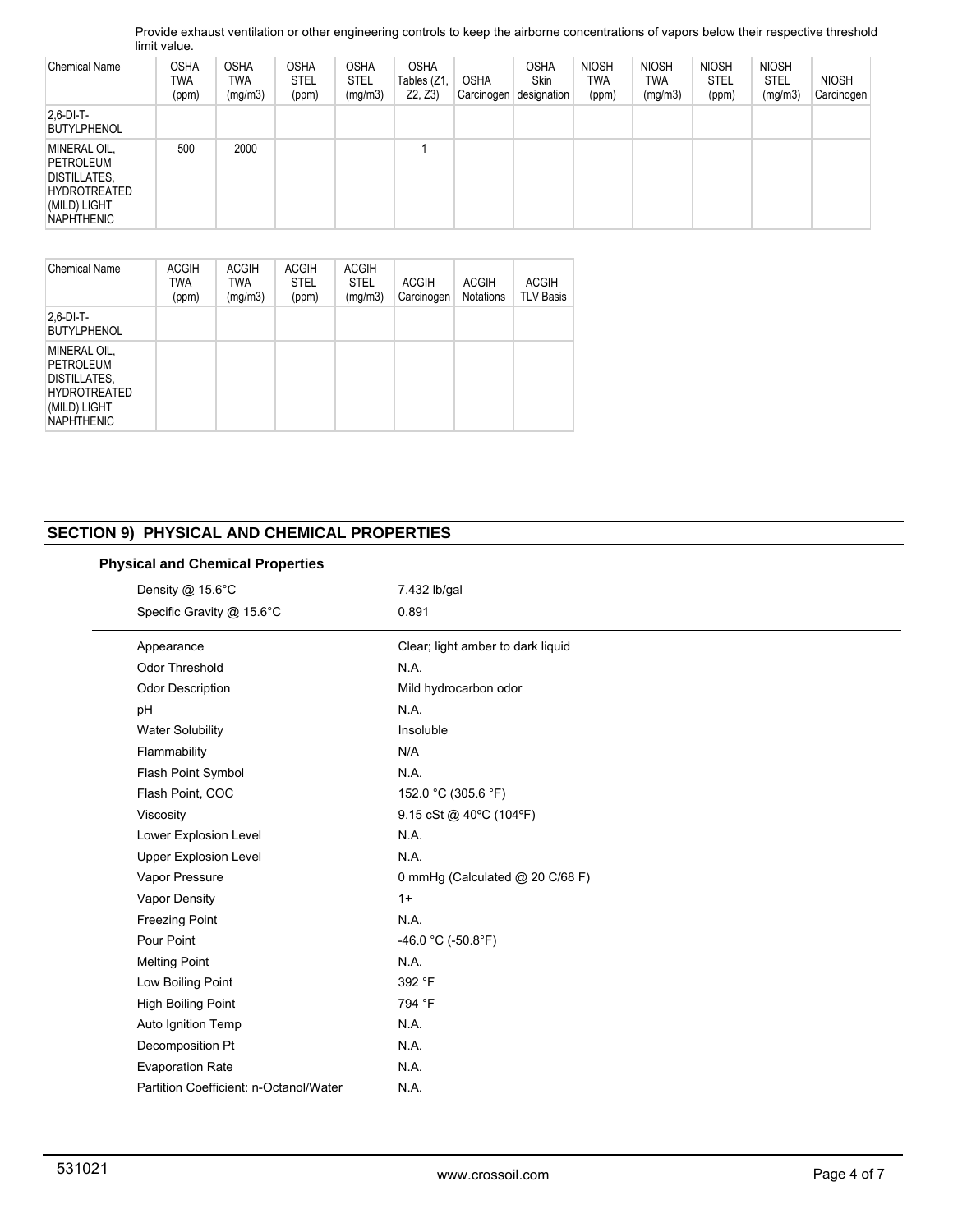## **SECTION 10) STABILITY AND REACTIVITY**

## **Stability:**

Stable

## **Conditions to Avoid:**

Avoid heat, sparks, flame, build up of static electricity, contact with incompatible materials.

#### **Hazardous Polymerization:**

Will not occur.

## **Incompatible Materials:**

Strong oxidizing agents.

## **Hazardous Decomposition Products:**

Evolves toxic levels of carbon monoxide, carbon dioxide, irritating aldehydes and ketones when heated to combustion.

## **SECTION 11) TOXICOLOGICAL INFORMATION**

#### **Skin Corrosion/Irritation:**

Prolonged or repeated contact may cause skin irritation.

## **Serious Eye Damage/Irritation:**

Irritating, but will not permanently injure eye tissue.

#### **Respiratory/Skin Sensitization:**

No Data Available

#### **Germ Cell Mutagenicity:**

No Data Available

#### **Carcinogenicity:**

The highly refined mineral oil contains <3% DMSO extract as measured by IP 346, hence the classification of a carcinogen need not apply.

#### **Reproductive Toxicity:**

No Data Available

#### **Specific Target Organ Toxicity - Single Exposure:**

No Data Available

#### **Specific Target Organ Toxicity - Repeated Exposure:**

No Data Available

## **Aspiration Hazard:**

May be fatal if swallowed and enters airways.

Aspiration into the lungs when swallowed or vomited may cause chemical pneumonitis which can be fatal.

May be fatal if swallowed and enters airways

#### **Acute Toxicity:**

No Data Available

#### 0064742-53-6 MINERAL OIL, PETROLEUM DISTILLATES, HYDROTREATED (MILD) LIGHT NAPHTHENIC

LC50 (Rodent - rat , Inhalation) : 2180 mg/m3 (4 hours exposure) Toxic effects : Lungs, Thorax, or Respiration - structural or functional change in trachea or bronchi.

LD50 (Rodent - rat, Oral) : >5000 mg/kg, Toxic effects : Behavioral - somnolence (general depressed activity). LD50 (Rodent - rabbit, Administration onto the skin) : >2000 mg/kg, Toxic effects : Skin and Appendages - primary irritation (after topical exposure)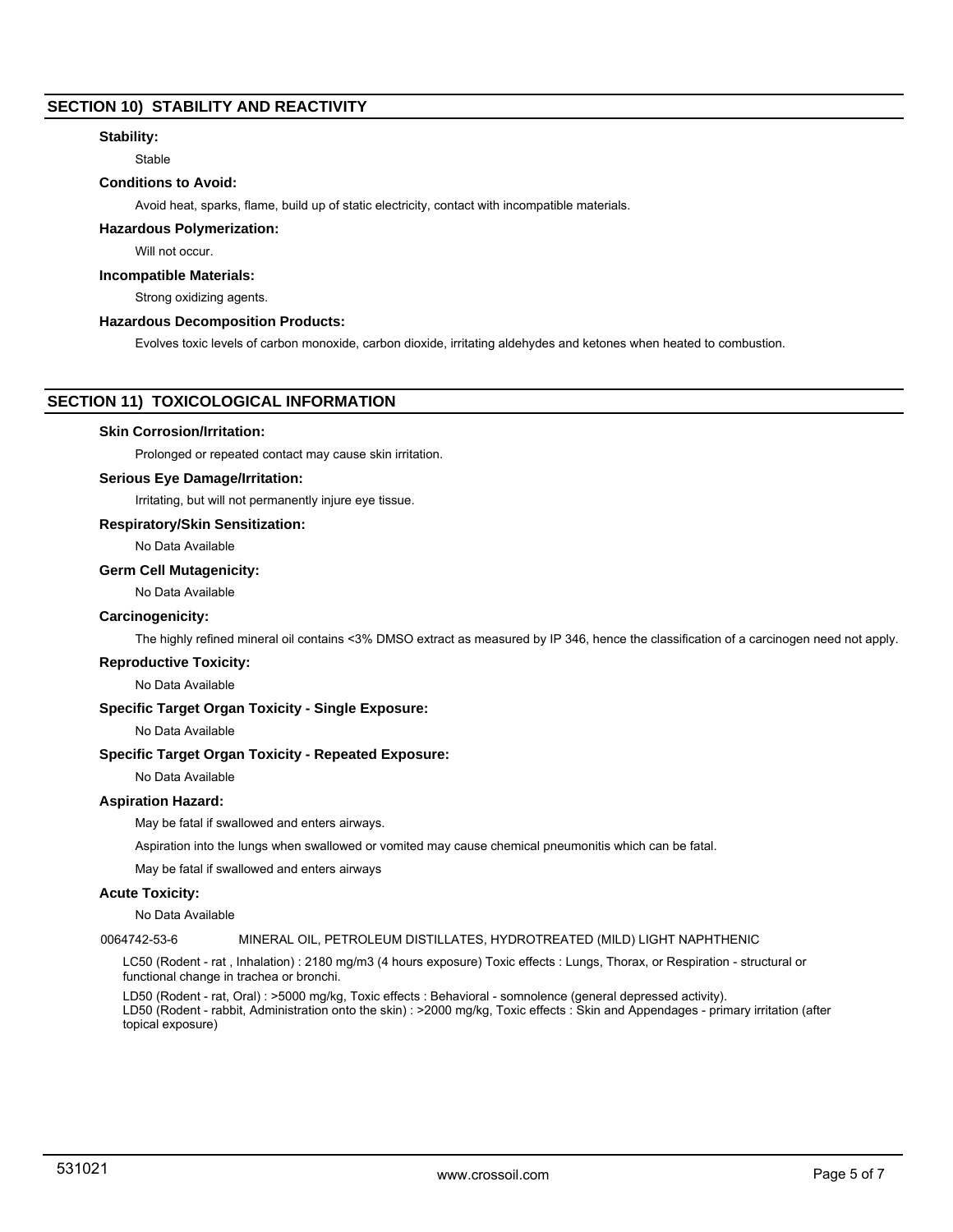## **SECTION 12) ECOLOGICAL INFORMATION**

#### **Toxicity:**

This product is not toxic to fish but may coat gill structures resulting in suffocation if spilled in shallow, running water. Product may be moderately toxic to amphibians by preventing dermal respiration.

If applied to leaves, this product may kill grasses and small plants by interfering with transpiration and respiration.

This product may cause gastrointestinal distress in birds and mammals through ingestion.

Harmful to aquatic life

Harmful to aquatic life with long lasting effects

#### **Persistence and Degradability:**

Is rapidly biodegradable. Biodegradation is possible with 100 to 120 days in aerobic environments at temperatures above 70 °F (21 °C).

#### **Bio-accumulative Potential:**

No Data Available.

#### **Mobility in Soil:**

No Data Available.

#### **Other Adverse Effects:**

No Data Available.

## **SECTION 13) DISPOSAL CONSIDERATIONS**

#### **Waste Disposal:**

Under RCRA it is the responsibility of the user of the product to determine at the time of disposal whether the product meets RCRA criteria for hazardous waste. Waste management should be in full compliance with federal, state and local laws.

Empty Containers retain product residue which may exhibit hazards of material, therefore do not pressurize, cut, glaze, weld or use for any other purposes. Return drums to reclamation centers for proper cleaning and reuse.

## **SECTION 14) TRANSPORT INFORMATION**

#### **U.S. DOT Information:**

Bulk Shipping Description: Does not apply to bulk oil shipping. Non-Bulk Shipping Description: Does not apply to non-bulk oil shipping. Identification Number: Not applicable.

Hazard Classification: Not applicable.

Other: See 49 CFR for additional requirements for descriptions, allowed modes of transport and packaging. For more information

concerning spills during transport, consult latest DOT Emergency Response Guidebook for Hazardous Materials Incidents, DOT P 5800.3.

## **IMDG Information:**

This material is not classified as dangerous under IMDG regulations.

## **IATA Information:**

This material is not classified as dangerous under IATA regulations.

## **SECTION 15) REGULATORY INFORMATION**

| CAS          | <b>Chemical Name</b>                                                                        | % By Weight | <b>Regulation List</b>              |
|--------------|---------------------------------------------------------------------------------------------|-------------|-------------------------------------|
| 0064742-53-6 | MINERAL OIL,<br>PETROLEUM<br><b>DISTILLATES,</b><br>HYDROTREATED (MILD)<br>LIGHT NAPHTHENIC |             | 77% - 100% DSL, SARA312, TSCA, OSHA |
| 0000128-39-2 | 2.6-DI-T-BUTYLPHENOL                                                                        |             | 0.0% - 0.3% DSL SARA312 TSCA        |